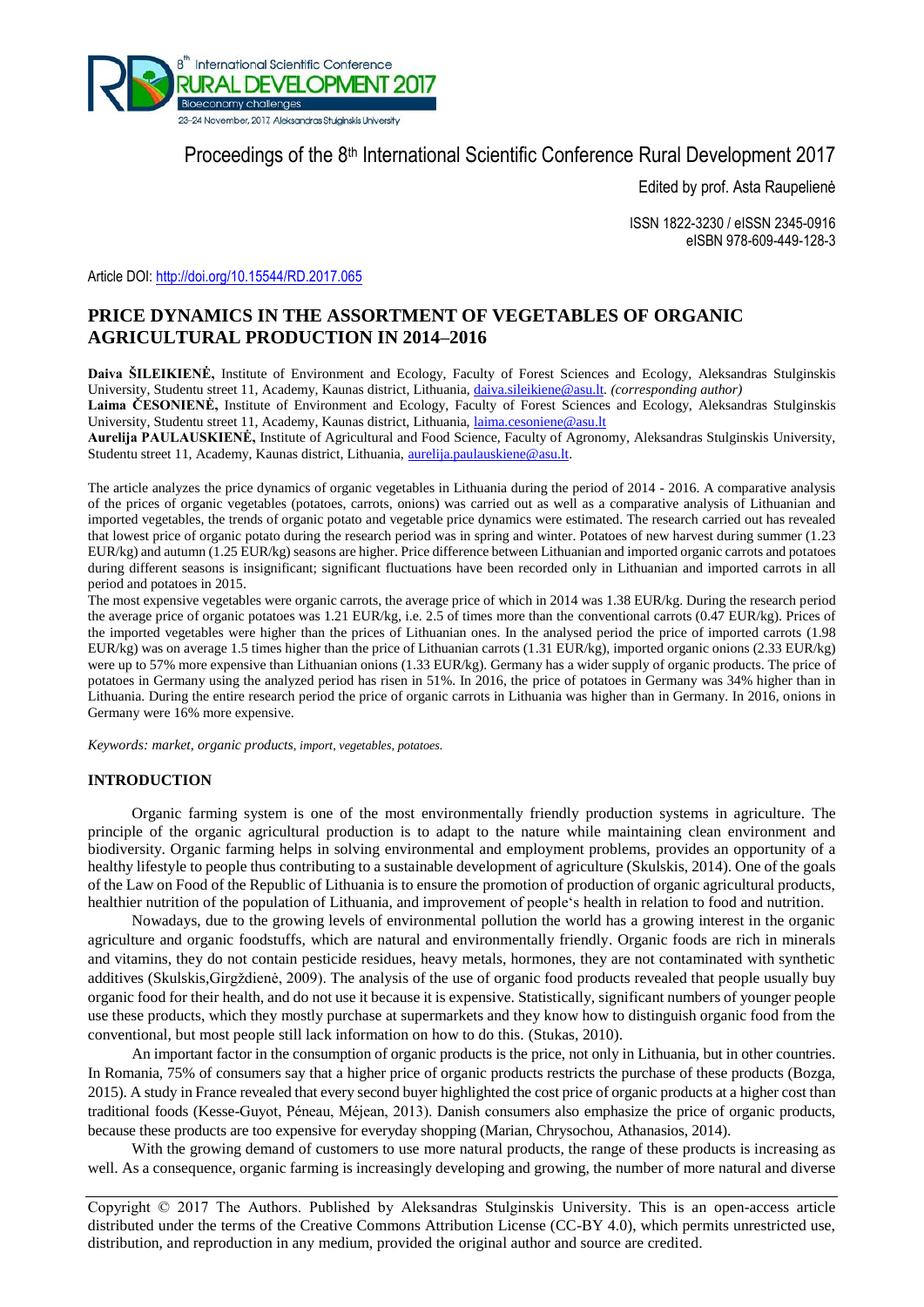products is growing. It is really difficult to grow an organic product, because specific requirements apply to this type of farming. Firstly, cultivation of soil requires more human physical work and time. Secondly, organic seed itself is more expensive than normal. Moreover, organic farming pays a lot of attention to soil improvement measures, which are also more expensive than the conventional ones. It is worth mentioning that in comparison with the intensive agricultural production system, in case of organic agricultural production, less yield is obtained from the same unit of land area. In organic farming the quality of the yield obtained is more important than its volume. This is determining the ratio of the prices for organic and conventional products (Ekoagros, 2014).

## **MATERIALS AND METHODS**

Research aim was to analyse and evaluate the peculiarities of organic vegetable market in Lithuania during the period of 2014–2016. Objectives of the research:

- 1. To carry out a comparative analysis of the prices of Lithuanian and imported organic potatoes and vegetables carrots in different seasons.
- 2. To determine the trends of prices of Lithuanian and imported vegetables during the research period.
- 3. To evaluate the trends in price changes in Germany and Lithuania. Object of the Research is the market of organic potatoes and vegetables (carrots, cabbage, onions). Analysis of scientific literature and statistical data, grouping of statistical data, graphical modelling and comparison.

Sources of the secondary data used in the article: information system of agricultural and food products of the State enterprise Agricultural Information and Rural Business Centre. The data were processed using Microsoft Excel software package.

#### **RESULTS AND DISCUSSION**

In 2015, compared to 2010, the area of the organic agriculture production in the EU countries has increased by 21.10%. The largest organic production areas have been certified in Spain, Italy, France and Germany. The organic production area in Lithuania amounted to 1.92% of the EU organic production area (Agricultural Information and Rural Business Centre, 2016).

During the period of 2014-2016, potato crop areas have been increasingly decreasing, resulting in decreased yield as well. Potato yield in 2015 was the smallest over the last five years. Smaller yields of potatoes were the reason of higher potato prices in 2015 in other EU countries as well. The decline in potato crop area is associated with the decreasing consumption. Potatoes are increasingly replaced by various vegetables in the nutrition of Lithuanians. Reducing the area of potato crops, the demand for potatoes seed is reduced as well. Moreover, less potatoes are consumed for feed, but despite the decline, in Lithuania the consumption of potatoes is still about 30% higher than the EU average. The areas of potato crops are decreasing every year, reduced consumption and lower yields, which are still sufficient for the Lithuanian market, show a decreasing demand for potatoes (Lithuanian Institute of Agrarian Economics, 2014).

According to the data of the Lithuanian Department of Statistics, in 2015 potato crops occupied the area of 23.5 thousand hectares, according to the data of the certification body EKOAGROS the crops of organic farming potatoes occupied 303.76 hectares, which is only 1.29% of all planted potatoes. In 2015, the yield of potatoes in conventional agricultural production was 399.2 thousand tones, of which organic potatoes amounted to 4143 tones, i.e. 1.04%.

Organic potatoes make up about 1% of all potatoes harvested. Prices for organic and imported potatoes vary (Fig. 1). Prices of organic potatoes in retail shopping were slightly different from one year to the next, with the largest price differences in different seasons (1.6 Eur/kg in the spring, 1.45 Eur/kg in summer and lowest in autumn and winter) set in 2014; prices remained the same for all the years 2015 and 2016. The prices of imported organic potatoes in supermarkets differed substantially from Lithuanian organic potatoes. The biggest price differences for the year are set in 2015, when organic potatoes were more expensive in all seasons compared to the following seasons.



Figure 1. The average prices Lithuanian and imported organic potato production in different seasons period 2014-2016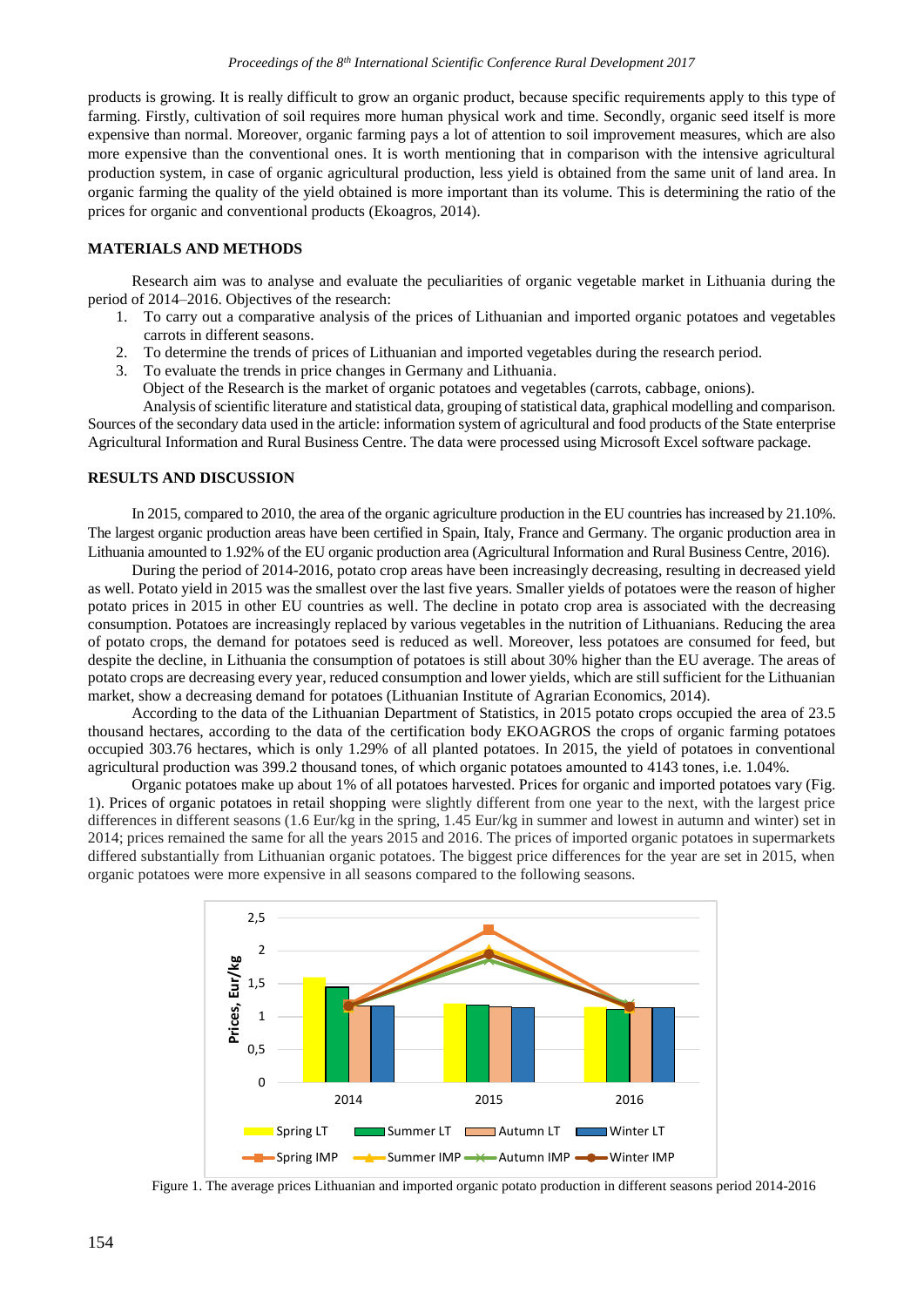According to the data of the State Enterprise Agricultural Information and Rural Business Centre, Fig. 2 shows the changes in prices of Lithuanian and imported organic carrots in retail shopping centres in Lithuania during the period of 2014 - 2016. The price data presented show that the price of organic imported carrots is higher than the price of Lithuanian ones. During the research period, the highest price of organic carrots was in 2014. The price of the importeds  $(2.7 \text{ Eur/kg})$  was 2 times higher than the price of the Lithuanian ones  $(1.35 \text{ Eur/kg})$ . The cheapest onions were available in 2015, their average prices recorded were 1.32 Eur/kg (Lithuanian) and 2.05 Eur/kg (imported) respectively. In 2016, the price of onions increased again, the price of Lithuanian onions increased by almost 1%, while the imported - almost 9%. The price trends during the research period show that the price of the imported organic onions in 2014 was twice as high as Lithuanian ones.



Figure 2. The average prices Lithuanian organic and imported carrots production in different seasons period 2014-2016

During the study, the prices of the organic and the conventional vegetables (potatoes, onions and carrots) grown in Lithuania, recorded in retail shopping centres were compared (Fig. 3). The prices of organic potatoes and organic vegetables are very different from the vegetables of conventional production. To compare the prices of cabbages, there is a 1.7 times difference in 2014, when the average price of the organic ones was 1.16 EUR/kg and the price of the conventional ones was 0.7 EUR/kg. The highest price difference was recorded in 2016, when the price of organic cabbages was 1.13 EUR/kg, i.e. 3 times higher than the price of the conventional ones amounting to 0.37 EUR/kg. The prices of onions were more stable, and were fluctuating less, but the price of organic onions in 2014 was 3.1 times higher than the price of the conventional ones. Prices of organic carrots (1.38 EUR/kg) in 2014 were 3.2 times higher than the prices of the conventional carrots (0.43 EUR/kg). Having analyzed the data, it can be stated that Lithuanian organic vegetables are 3 times more expensive than Lithuanian vegetables of conventional production.



Figure 3. The average prices of Lithuanian organic and conventional production potatoes, carrots and onions (EUR/kg) for period 2014-2016.

Germany is one of the leaders in organic farming. The areas of organic farming in the country in 2012-2015 increased on 10.5%. According to the data of the International Organic Agriculture Federation, in terms of organic farming in the countries of the European Union, Germany occupied the 4th place in 2015 and the 10th place in the world. Among the world's most eco-friendly countries, Germany was 8 th place country in the world in 2015, with an average of 106 Eur, which resident spends for organic products per year. State Enterprise Agricultural Information and Rural Business Center in the Agricultural and Food Market Information System in the foreign market database of organic food products presents the prices of German organic products (www.vic.lt/?mid=467&id=26038).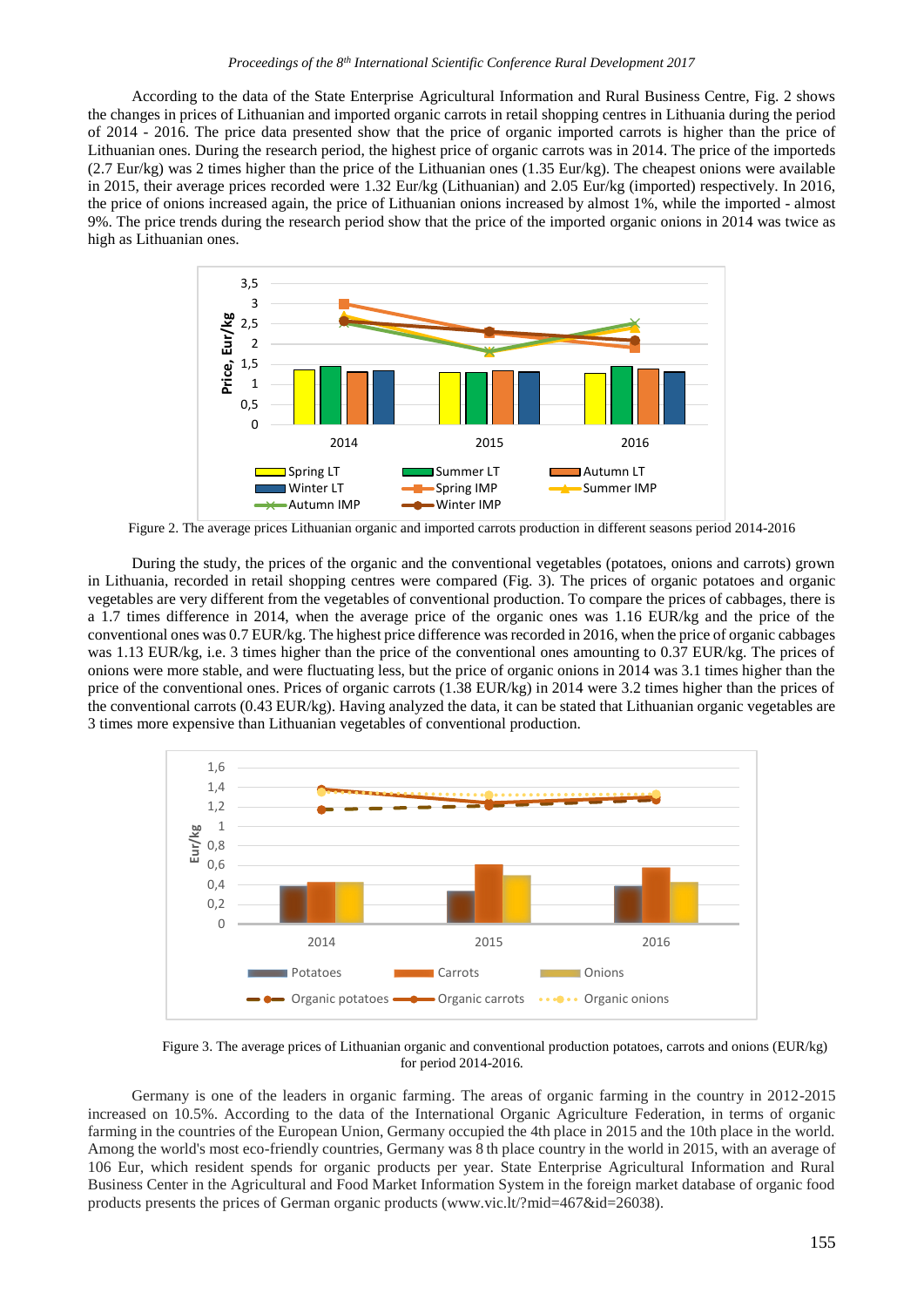

Figure 4. Trends in Prices of Lithuanian and Germany Organic Vegetables in period 2014-2016

German population consumes less potato than Lithuanian population. According to the data of the State Agricultural Information and Rural Business Center, organic farming potatoes in Germany during the analyzed period cost from 0.94 Eur/kg to 1.93 Eur/kg, they went up by 51 %. In Germany and Lithuania potatoes were the cheapest in 2014. Germany consumers paid for them 94 euro cents per kilogram, and in Lithuania – 1.17 Eur/kg. In 2016 potatoes were 3 4% more expensive in Germany than in Lithuania.

The popularity of organic vegetables is growing much faster than production. Most organic vegetables are sold in larger retail chains. In the analyzed period, the price of carrots in Germany increased from 1.22 to 1.56 Eur/kg. In Lithuania the price of carrots decreased from 1.73-1.65 Eur/kg. In 2014 year carrot prices were the lowest in Germany, the largest in Lithuania. In 2016, the Germans bought carrots at the most expensive prices, and Lithuanians could enjoy the cheaper prices. In 2014-2016, organic carrots in Lithuania were more expensive than in Germany.

The areas of onions grown in many European countries are increasing, and this trend is recorded in Germany and Lithuania too. The increase in onion area affected the higher quantities. In Germany, the price of organic farming onions increased slightly from 2.12 to 2.19 Eur/kg during the period of 2014–2016. In Lithuania, the price of onions for this period decreased by 14 %, from 2.13 to 1.83 Eur/kg.

#### **CONCLUSIONS**

The lowest price of organic potato during the research period was in spring and winter. Potatoes of new harvest during summer (1.23 EUR/kg) and autumn (1.25 EUR/kg) seasons are higher. Price difference between Lithuanian and imported organic carrots and potatoes during different seasons is insignificant; significant fluctuations have been recorded only in Lithuanian and imported carrots in all period and potatoes in 2015.

The most expensive vegetables were organic carrots, the average price of which in 2014 was 1.38 EUR/kg. During the research period the average price of organic potatoes was 1.21 EUR/kg, i.e. 2.5 of times more than the conventional carrots (0.47 EUR/kg). Prices of the imported vegetables were higher than the prices of Lithuanian ones. In the analysed period the price of imported carrots (1.98 EUR/kg) was on average 1.5 times higher than the price of Lithuanian carrots(1.31 EUR/kg), imported organic onions (2.33 EUR/kg) were up to 57 % more expensive than Lithuanian onions (1.33 EUR/kg).

Germany has a wider supply of organic products. The price of potatoes in Germany using the analyzed period has risen in 51 %. In 2016, the price of potatoes in Germany was 34 % higher than in Lithuania. During the entire research period the price of organic carrots in Lithuania was higher than in Germany. In 2016, onions in Germany were 16 % more expensive.

#### **REFERENCES**

- 1. Bozga N-A. 2015. The Perception of Romanian Consumer upon Organic Products' Prices. *Procedia Economics and Finance*, Vol. 27, pp. 323–333. [https://doi.org/10.1016/S2212-5671\(15\)01003-5](https://doi.org/10.1016/S2212-5671(15)01003-5)
- 2. Kesse-Guyot E., Péneau S., Méjean C., Edelenyi F.S., Galan P., Hercberg S., Lairon D. 2013. Profiles of Organic Food Consumers in a Large Sample of French Adults: Results from the Nutrinet-Santé Cohort Study.
- 3. Marian L., Chrysochou P., Athanasios K., Thøgersen J. 2014. The Role of Price as a Product Attribute in the Organic Food Context: An Exploration Based on Actual Purchase Data. *Food Quality and Preference*, Vol. 37, pp. 52–60. <https://doi.org/10.1016/j.foodqual.2014.05.001>
- 4. Skulskis V., Girgždienė V., Mikelionytė D. 2014. Performance evaluation results of the organic dairy cooperative. *Management Theory and Studies for Rural Business and Infrastructure Development*, Vol. 36, No. 2, pp. 407–415. <https://doi.org/10.15544/mts.2014.037>
- 5. Skulskis V., Girgždienė V. 2009. Consumption of Organic Food Products And Related Information Sources In Lithuania. *Agricultural Sciences*, Vol. 16. No. 3–4, pp. 154–161